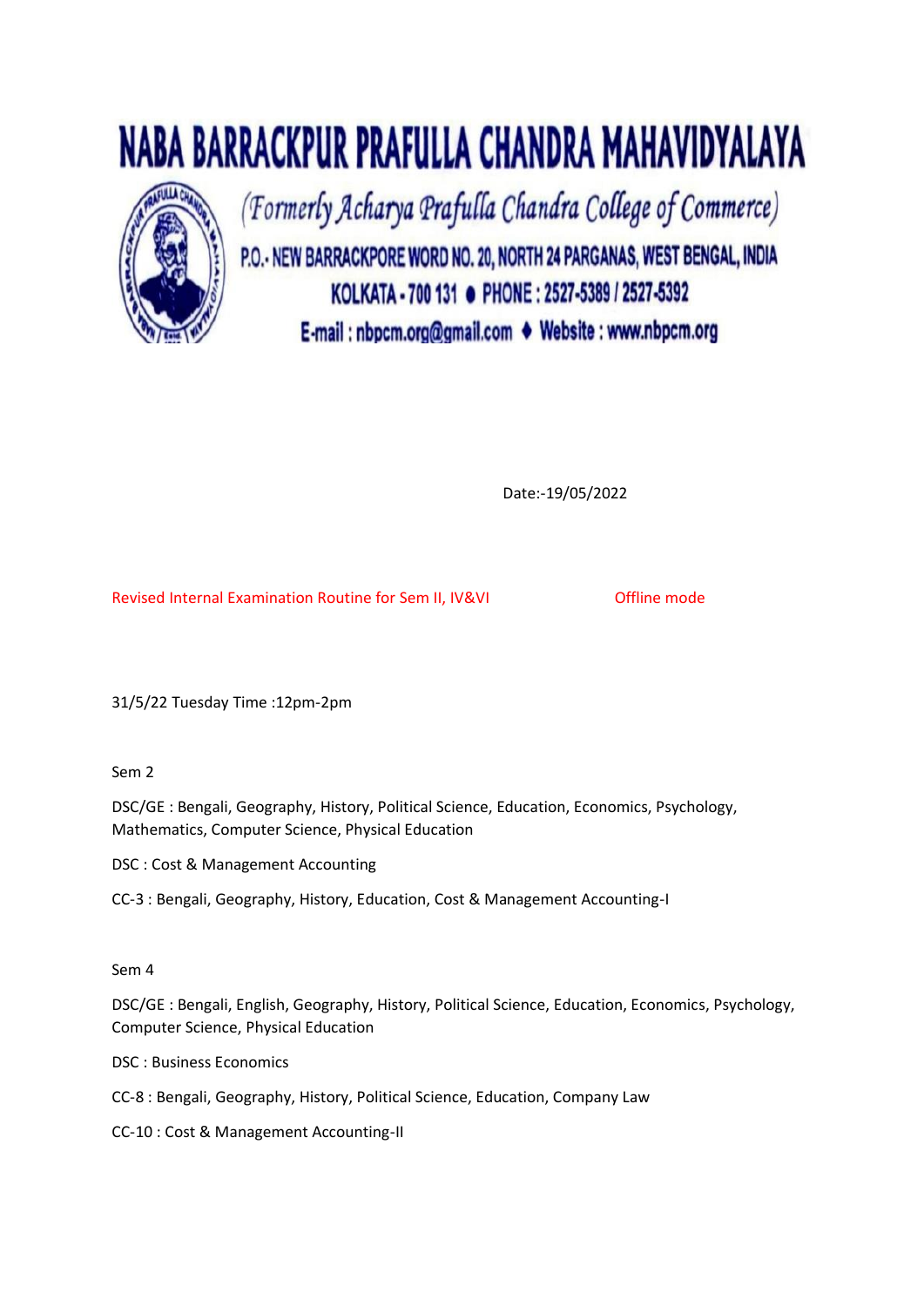### Sem-6

CC- 13 & 14 : Bengali, Geography, History, Education

CC-13 : Financial Management

GE (General) : Bengali, History, Political Science, Education, Economics, Psychology

DSE (Honours): Financial Statement Analysis

DSE (General) : Financial Statement Analysis

SSE- Commerce : Business Communication & e-commerce

01/6/22 Wednesday Time : 12pm-2pm

# Sem-2

DSC/ GE : Business Mathematics & Statistics

CC-4 : Bengali, Geography, History, Education, Marketing Management & Human Resource Management

#### Sem-4

CC-9 & 10 : Bengali, Geography, History, Political Science, Education

CC-9 : Indirect Taxation

MIL Bengali & Alternative English

GE : Entrepreneurship Development

DSC : Direct & Indirect Taxation

# Sem-6

CC-14 : Research Methods & Project Work

DSE- 3/4/5 (Honours) : Bengali, Geography, History, Education

DSE (General) : Bengali, History, Political Science, Education, Economics, Psychology, Physical Education

DSE (Honours) : Business Ethics & Corporate Governance

DSE (General) : Business Ethics & Corporate Governance

GE : Marketing Management & Human Resource Management